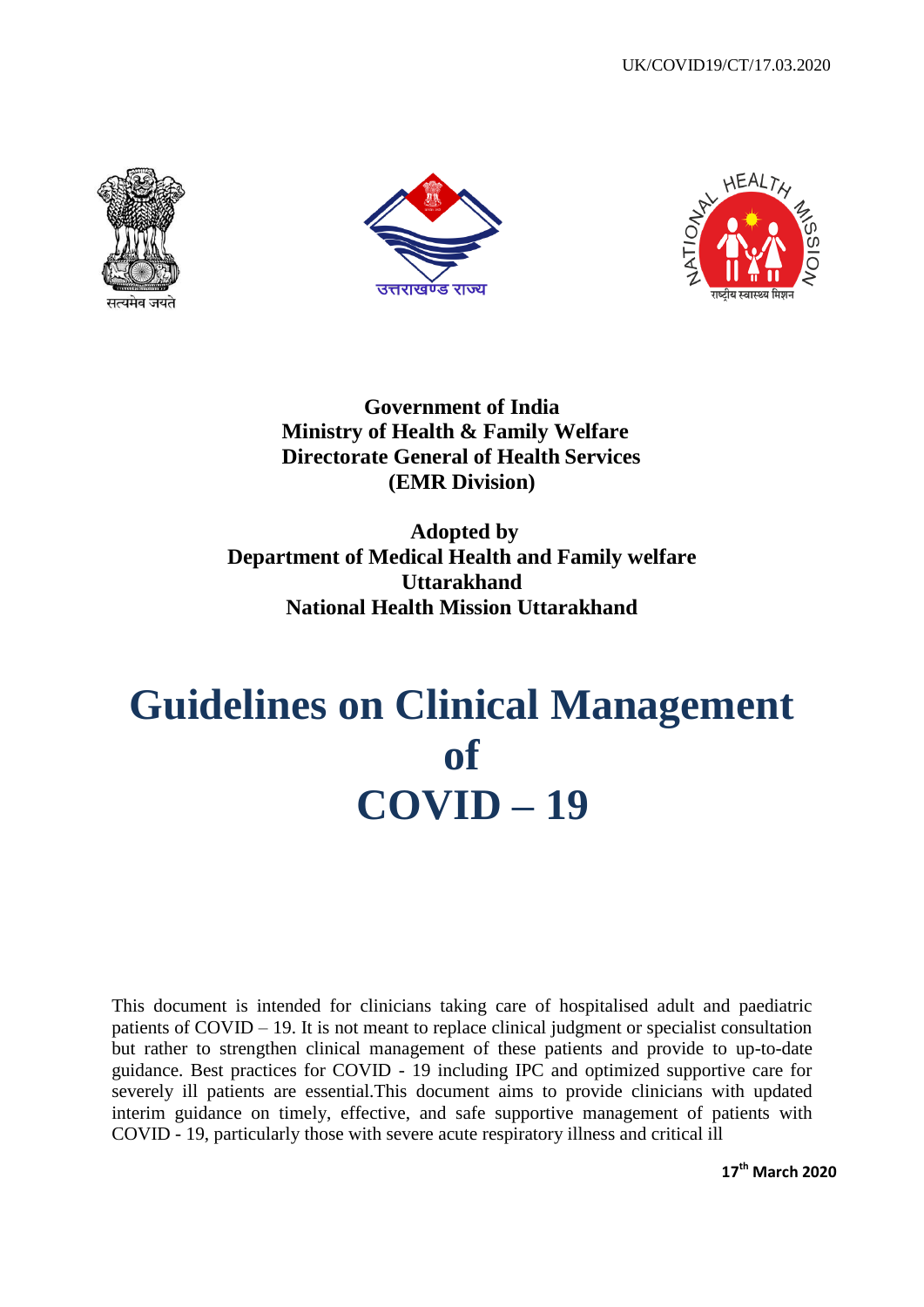# **Triage: Early recognition of patients with COVID - 19**

The purpose of triage is to recognize and sort all patients with COVID - 19 at first point of contact with health care system (such as the emergency department). Consider COVID - 19 as a possible etiology under certain conditions (see Table 1). Triage patients and start emergency treatments based on disease severity.

| Table 1: Definitions of patients with COVID - 19 |  |  |  |  |  |
|--------------------------------------------------|--|--|--|--|--|
|--------------------------------------------------|--|--|--|--|--|

| <b>SARI</b>                                      | An ARI with history of fever or measured temperature $\geq$ 38 C° and cough;<br>onset within the last $\sim$ 10 days; and requiring hospitalization.                                                                                                                                                                                                                                                                                                                                                                                                                                                                                                                                                                                                                                                                                                                                                                                                                               |  |
|--------------------------------------------------|------------------------------------------------------------------------------------------------------------------------------------------------------------------------------------------------------------------------------------------------------------------------------------------------------------------------------------------------------------------------------------------------------------------------------------------------------------------------------------------------------------------------------------------------------------------------------------------------------------------------------------------------------------------------------------------------------------------------------------------------------------------------------------------------------------------------------------------------------------------------------------------------------------------------------------------------------------------------------------|--|
| <b>Surveillance case</b><br>definitions for SARI | SARI in a person, with history of fever and cough requiring admission<br>1.<br>to hospital, with no other etiology that fully explains the clinical<br>presentation <sup>1</sup> (clinicians should also be alert to the possibility of atypical<br>presentations in patients who are immune-compromised);<br>AND any of the following:<br>A history of international travel in 14 days prior to symptom<br>a)<br>onset; or<br>b) the disease occurs in a health care worker who has been<br>working in an environment where patients with severe acute<br>respiratory infections are being cared for, without regard to<br>place of residence or history of travel; or<br>c) the person develops an unusual or unexpected clinical course,<br>especially sudden deterioration despite appropriate treatment,<br>without regard to place of residence or history of travel, even if<br>another etiology has been identified that fully explains the<br>clinical presentation<br>2. |  |
|                                                  | A person with acute respiratory illness of any degree of severity who,<br>within 14 days before onset of illness, had any of the following<br>exposures:<br>a) close physical contact <sup>2</sup> with a confirmed case of COVID - 19<br>infection, while that patient was symptomatic; or<br>a healthcare facility in a country where hospital-associated<br>b)<br>COVID - 19 infections have been reported;                                                                                                                                                                                                                                                                                                                                                                                                                                                                                                                                                                     |  |

**\* see https://mohfw.gov.in/media/disease-alerts for latest case definition**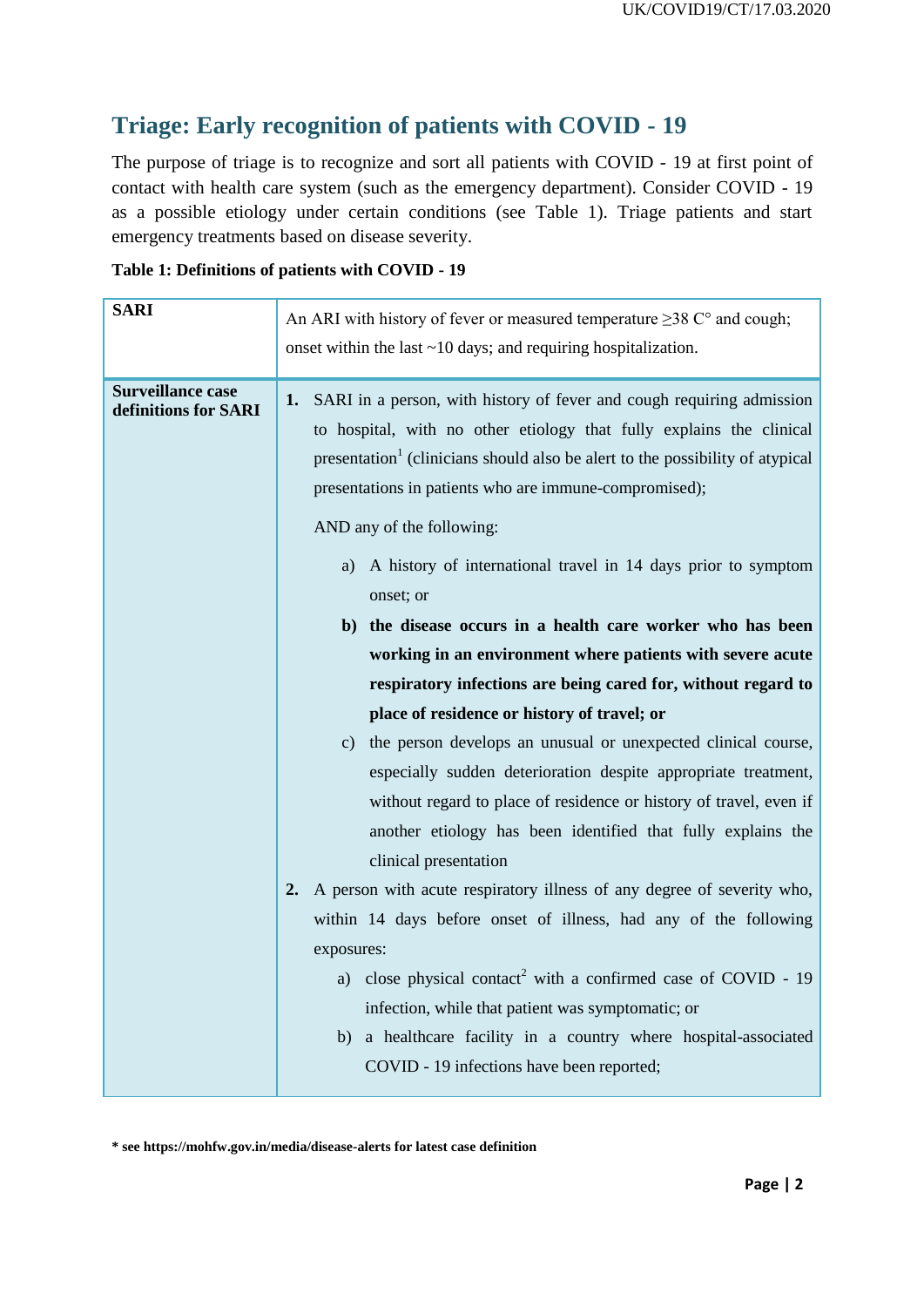1- Testing should be according to local guidance for management of community-acquired pneumonia. Examples of other etiologies include Streptococcus pneumoniae, Haemophilus influenza type B, Legionella pneumophila, other recognized primary bacterial pneumonias, influenza viruses, and respiratory syncytial virus.

#### **2- CLOSE CONTACT IS DEFINED AS:**

- Health care associated exposure, including providing direct care for COVID 19 patients, working with health care workers infected with COVID – 19**,** visiting patients or staying in the same close environment of a COVID - 19 patients.
- Working together in close proximity or sharing the same classroom environment with a COVID - 19 patient
- Travelling together with COVID 19 patient in any kind of conveyance.
- Living in the same household as a COVID 19 patients.

The epidemiological link may have occurred within a 14-day period before or after the onset of illness in the case under consideration

COVID–19 may present with mild, moderate, or severe illness; the latter includes severe pneumonia, ARDS, sepsis and septic shock. Early recognition of suspected patients allows for timely initiation of IPC (see Table 2). Early identification of those with severe manifestations (see Table 2) allows for immediate optimized supportive care treatments and safe, rapid admission (or referral) to intensive care unit according to national protocols. For those with mild illness, hospitalization may not be required unless there is concern for rapid deterioration. All patients discharged for home should be instructed to return to hospital if they develop any worsening of illness.

| Uncomplicated<br>illness | Patients with uncomplicated upper respiratory tract viral infection, may have<br>non-specific symptoms such as fever, cough, sore throat, nasal congestion,<br>malaise, headache. The elderly and immunosuppressed may present with<br>atypical symptoms. These patients do not have any signs of dehydration,<br>sepsis or shortness of breath. |
|--------------------------|--------------------------------------------------------------------------------------------------------------------------------------------------------------------------------------------------------------------------------------------------------------------------------------------------------------------------------------------------|
| <b>Mild</b><br>pneumonia | Patient with pneumonia and no signs of severe pneumonia.<br>Child with non-severe pneumonia has cough or difficulty in breathing/ fast<br>breathing: (fast breathing - in breaths/min): <2 months, $\geq 60$ ; 2–11 months, $\geq 50$ ; 1–<br>5 years, $\geq$ 40 and no signs of severe pneumonia                                                |

|  | Table 2: Clinical syndromes associated with COVID - 19 infection |  |  |  |
|--|------------------------------------------------------------------|--|--|--|
|--|------------------------------------------------------------------|--|--|--|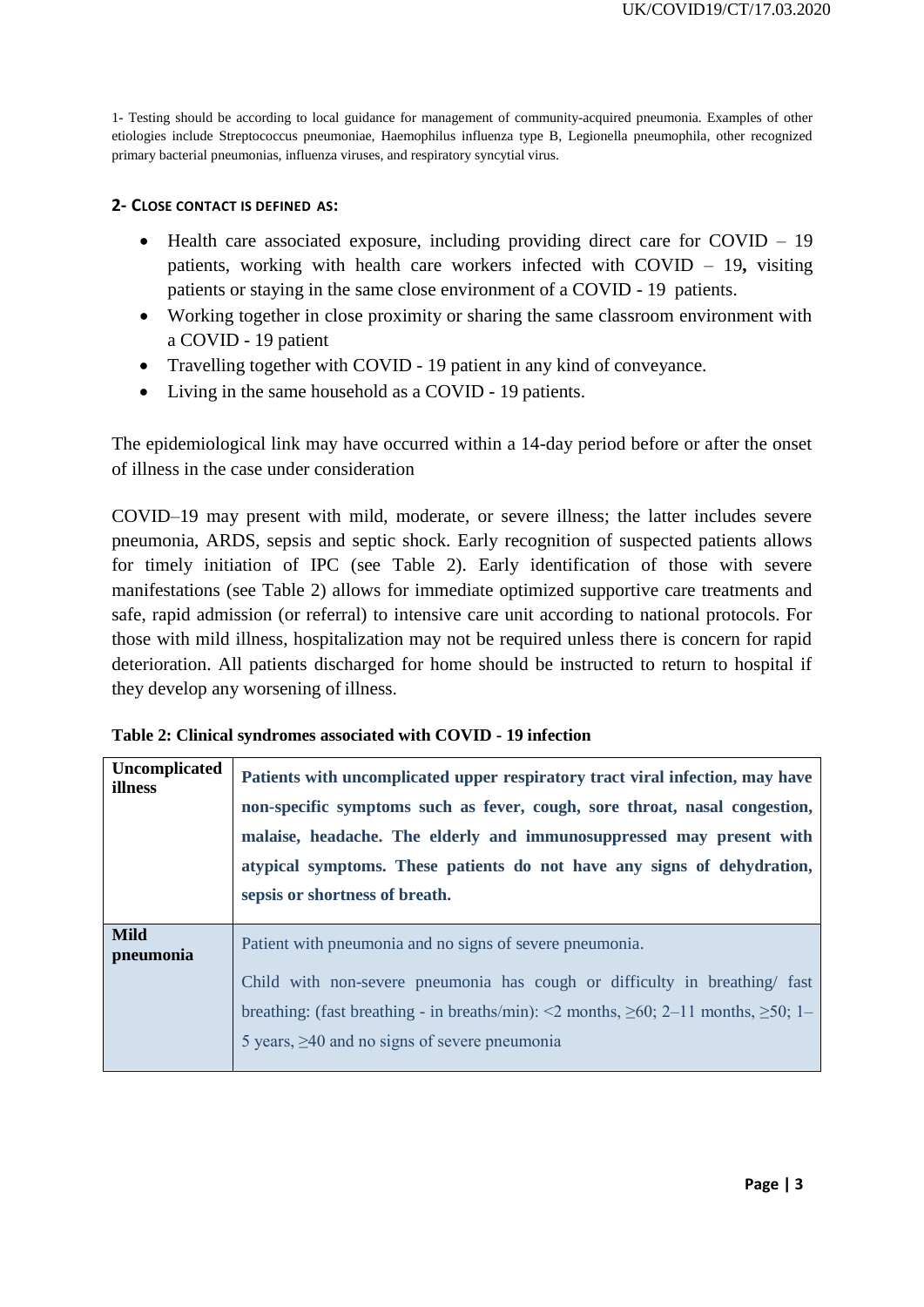| <b>Severe</b><br>pneumonia                                               | Adolescent or adult: fever or suspected respiratory infection, plus one of the<br>following; respiratory rate > 30 breaths/min, severe respiratory distress, SpO2<br><90% on room air<br>Child with cough or difficulty in breathing, plus at least one of the following:<br>central cyanosis or $SpO2 \le 90\%$ ; severe respiratory distress (e.g. grunting, chest in-<br>drawing); signs of pneumonia with any of the following danger signs: inability to<br>breastfeed or drink, lethargy or unconsciousness, or convulsions. Other signs of<br>pneumonia may be present: chest indrawing, fast breathing (in breaths/min): $\langle 2 \rangle$<br>months $\geq 60$ ; 2-11 months $\geq 50$ ; 1-5 years $\geq 40$ . The diagnosis is clinical; chest<br>imaging can exclude complications.                                                                                                                                                                                                                                                                                                                                                                                                                                                                                                                                                                                                                                                                             |
|--------------------------------------------------------------------------|-----------------------------------------------------------------------------------------------------------------------------------------------------------------------------------------------------------------------------------------------------------------------------------------------------------------------------------------------------------------------------------------------------------------------------------------------------------------------------------------------------------------------------------------------------------------------------------------------------------------------------------------------------------------------------------------------------------------------------------------------------------------------------------------------------------------------------------------------------------------------------------------------------------------------------------------------------------------------------------------------------------------------------------------------------------------------------------------------------------------------------------------------------------------------------------------------------------------------------------------------------------------------------------------------------------------------------------------------------------------------------------------------------------------------------------------------------------------------------|
| <b>Acute</b><br><b>Respiratory</b><br><b>Distress</b><br><b>Syndrome</b> | <b>Onset:</b> new or worsening respiratory symptoms within one week of known clinical<br>insult.<br>Chest imaging (radiograph, CT scan, or lung ultrasound): bilateral opacities,<br>not fully explained by effusions, lobar or lung collapse, or nodules.<br><b>Origin of oedema:</b> respiratory failure not fully explained by cardiac failure or fluid<br>overload. Need objective assessment (e.g. echocardiography) to exclude<br>hydrostatic cause of oedema if no risk factor present.<br><b>Oxygenation</b> (adults):<br>Mild ARDS: 200 mmHg < PaO2/FiO2 $\leq$ 300 mmHg (with PEEP or CPAP $\geq$ 5<br>cm $H_2O$ , or non-ventilated)<br>Moderate ARDS: 100 mmHg < $PaO2/FiO2 \leq 200$ mmHg with PEEP $\geq 5$ cm<br>$H_2O$ , or non-ventilated)<br>Severe ARDS: PaO2/FiO2 $\leq$ 100 mmHg with PEEP $\geq$ 5 cm H2O, or non-<br>ventilated)<br>When PaO <sub>2</sub> is not available, $SpO_2/FiO_2 \le 315$ suggests ARDS (including in<br>non-ventilated patients)<br>Oxygenation (children; note $OI = Oxy$ genation Index and $OSI = Oxy$ genation<br>Index using $SpO2$ )<br>Bilevel NIV or CPAP $\geq$ 5 cm H2O via full face mask: PaO <sub>2</sub> /FiO <sub>2</sub> $\leq$ 300 mmHg<br>or $SpO_2/FiO_2 \leq 264$<br>Mild ARDS (invasively ventilated): $4 \leq OI < 8$ or $5 \leq OSI < 7.5$<br>Moderate ARDS (invasively ventilated): $8 \leq OI < 16$ or $7.5 \leq OSI < 12.3$<br>Severe ARDS (invasively ventilated): $OI \ge 16$ or $OSI \ge 12.3$ |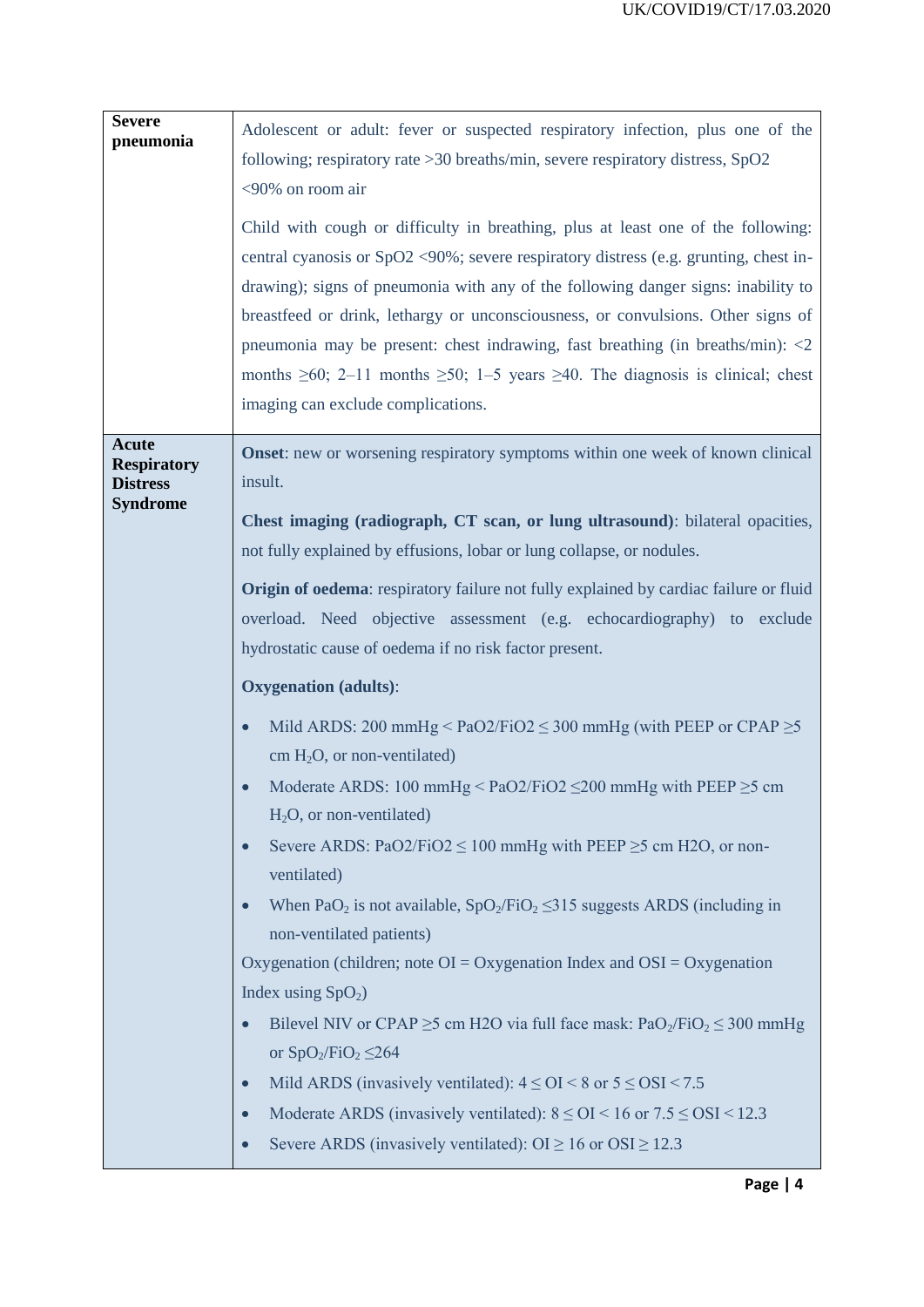| <b>Sepsis</b>          | <b>Adults:</b> life-threatening organ dysfunction caused by a dysregulated host response                                                                                                                                                                                                                                                                                                                                                                                                                                                                                                                                                                     |
|------------------------|--------------------------------------------------------------------------------------------------------------------------------------------------------------------------------------------------------------------------------------------------------------------------------------------------------------------------------------------------------------------------------------------------------------------------------------------------------------------------------------------------------------------------------------------------------------------------------------------------------------------------------------------------------------|
|                        | to suspected or proven infection, with organ dysfunction. Signs of organ                                                                                                                                                                                                                                                                                                                                                                                                                                                                                                                                                                                     |
|                        | dysfunction include: altered mental status, difficult or fast breathing, low oxygen                                                                                                                                                                                                                                                                                                                                                                                                                                                                                                                                                                          |
|                        | saturation, reduced urine output, fast heart rate, weak pulse, cold extremities or low                                                                                                                                                                                                                                                                                                                                                                                                                                                                                                                                                                       |
|                        | blood pressure, skin mottling, or laboratory evidence of coagulopathy,                                                                                                                                                                                                                                                                                                                                                                                                                                                                                                                                                                                       |
|                        | thrombocytopenia, acidosis, high lactate or hyperbilirubinemia.                                                                                                                                                                                                                                                                                                                                                                                                                                                                                                                                                                                              |
|                        | <b>Children</b> : suspected or proven infection and $\geq 2$ SIRS criteria, of which one must<br>be abnormal temperature or white blood cell count                                                                                                                                                                                                                                                                                                                                                                                                                                                                                                           |
| <b>Septic</b><br>shock | persisting hypotension despite volume resuscitation, requiring<br><b>Adults:</b><br>vasopressors to maintain MAP $\geq$ 65 mmHg and serum lactate level < 2 mmol/L<br><b>Children:</b> any hypotension (SBP $\lt$ 5th centile or $>$ 2 SD below normal for age) or<br>2-3 of the following: altered mental state; bradycardia or tachycardia (HR <90 bpm<br>or >160 bpm in infants and HR $\langle 70 \text{ bpm} \rangle$ or >150 bpm in children); prolonged<br>capillary refill (>2 sec) or warm vasodilation with bounding pulses; tachypnea;<br>mottled skin or petechial or purpuric rash; increased lactate; oliguria; hyperthermia<br>or hypothermia |

## **A. Immediate implementation of appropriate IPC measures**

IPC is a critical and integral part of clinical management of patients and should be initiated at the point of entry of the patient to hospital (typically the Emergency Department). Standard precautions should always be routinely applied in all areas of health care facilities. Standard precautions include hand hygiene; use of PPE to avoid direct contact with patients' blood, body fluids, secretions (including respiratory secretions) and non-intact skin. Standard precautions also include prevention of needle-stick or sharps injury; safe waste management; cleaning and disinfection of equipment; and cleaning of the environment.

#### **Table 3: How to implement infection prevention and control measures for patients with suspected or confirmed COVID - 19 infection**

| At triage | Give suspect patient a triple layer surgical mask and direct patient to separate<br>$\bullet$ |
|-----------|-----------------------------------------------------------------------------------------------|
|           | area, an isolation room if available. Keep at least 1 meter distance between                  |
|           | suspected patients and other patients. Instruct all patients to cover nose and                |
|           | mouth during coughing or sneezing with tissue or flexed elbow for others.                     |
|           | Perform hand hygiene after contact with respiratory secretions                                |
|           |                                                                                               |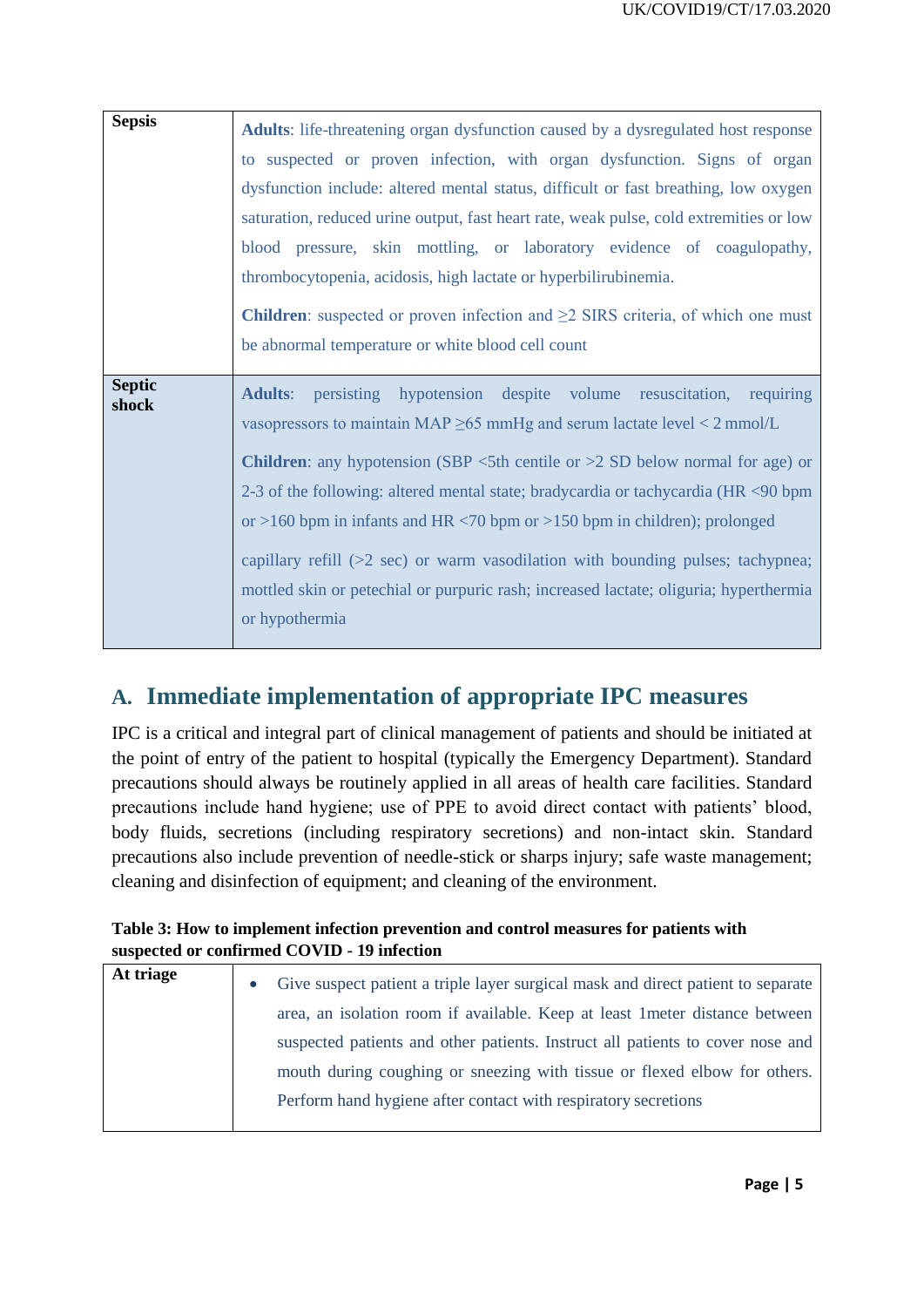| <b>Apply droplet</b><br>precautions                                                          | Droplet precautions prevent large droplet transmission of respiratory viruses.<br>Use a triple layer surgical mask if working within 1-2 metres of the patient.<br>Place patients in single rooms, or group together those with the same<br>etiological diagnosis. If an etiological diagnosis is not possible, group patients<br>with similar clinical diagnosis and based on epidemiological risk factors, with<br>a spatial separation. When providing care in close contact with a patient with<br>respiratory symptoms (e.g. coughing or sneezing), use eye protection (face-<br>mask or goggles), because sprays of secretions may occur. Limit patient<br>movement within the institution and ensure that patients wear triple layer<br>surgical masks when outside their rooms                                                                                                                                                         |
|----------------------------------------------------------------------------------------------|------------------------------------------------------------------------------------------------------------------------------------------------------------------------------------------------------------------------------------------------------------------------------------------------------------------------------------------------------------------------------------------------------------------------------------------------------------------------------------------------------------------------------------------------------------------------------------------------------------------------------------------------------------------------------------------------------------------------------------------------------------------------------------------------------------------------------------------------------------------------------------------------------------------------------------------------|
| <b>Apply contact</b><br>precautions                                                          | Droplet and contact precautions prevent direct or indirect transmission from<br>contact with contaminated surfaces or equipment (i.e. contact with<br>contaminated oxygen tubing/interfaces). Use PPE (triple layer surgical mask,<br>eye protection, gloves and gown) when entering room and remove PPE when<br>leaving. If possible, use either disposable or dedicated equipment (e.g.<br>stethoscopes, blood pressure cuffs and thermometers). If equipment needs to<br>be shared among patients, clean and disinfect between each patient use.<br>Ensure that health care workers refrain from touching their eyes, nose, and<br>mouth with potentially contaminated gloved or ungloved hands. Avoid<br>contaminating environmental surfaces that are not directly related to patient<br>care (e.g. door handles and light switches). Ensure adequate room ventilation.<br>Avoid movement of patients or transport. Perform hand hygiene. |
| Apply airborne<br>precautions<br>when<br>performing an<br>aerosol<br>generating<br>procedure | Ensure that healthcare workers performing aerosol-generating procedures (i.e.<br>suctioning<br>of<br>respiratory<br>intubation,<br>tract,<br>bronchoscopy,<br>open<br>cardiopulmonary resuscitation) use PPE, including gloves, long-sleeved<br>gowns, eye protection, and fit-tested particulate respirators (N95). (The<br>scheduled fit test should not be confused with user seal check before each<br>use.) Whenever possible, use adequately ventilated single rooms when<br>performing aerosol-generating procedures, meaning negative pressure rooms<br>with minimum of 12 air changes per hour or at least 160 litres/second/patient<br>in facilities with natural ventilation. Avoid the presence of unnecessary<br>individuals in the room. Care for the patient in the same type of room after<br>mechanical ventilation commences                                                                                                 |

Abbreviations: ARI, acute respiratory infection; PPE, personal protective equipment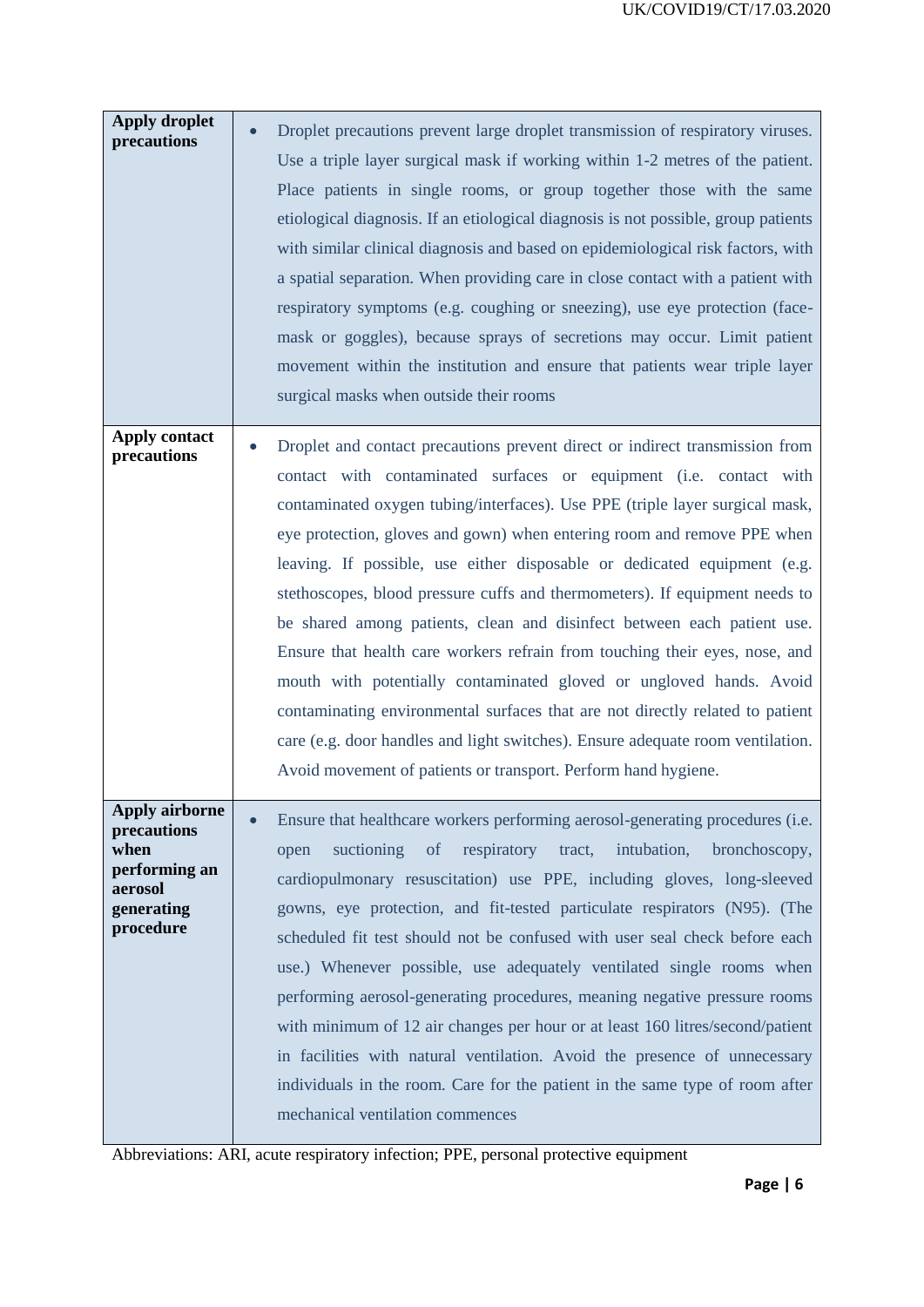## **B. Early supportive therapy and monitoring**

- a. Give supplemental oxygen therapy immediately to patients with SARI and respiratory distress, hypoxaemia, or shock: Initiate oxygen therapy at 5 L/min and titrate flow rates to reach target SpO<sub>2</sub>  $\geq$ 90% in non-pregnant adults and SpO<sub>2</sub>  $\geq$ 92-95 % in pregnant patients. Children with emergency signs (obstructed or absent breathing, severe respiratory distress, central cyanosis, shock, coma or convulsions) should receive oxygen therapy during resuscitation to target  $SpO<sub>2</sub> \ge 94\%$ ; otherwise, the target  $SpO<sub>2</sub>$  is  $\ge 90\%$ . All areas where patients with SARI are cared for should be equipped with pulse oximeters, functioning oxygen systems and disposable, single-use, oxygen-delivering interfaces (nasal cannula, simple face mask, and mask with reservoir bag). Use contact precautions when handling contaminated oxygen interfaces of patients with COVID – 19.
- b. Use conservative fluid management in patients with SARI when there is no evidence of shock: Patients with SARI should be treated cautiously with intravenous fluids, because aggressive fluid resuscitation may worsen oxygenation, especially in settings where there is limited availability of mechanical ventilation.
- c. Give empiric antimicrobials to treat all likely pathogens causing SARI. Give antimicrobials within one hour of initial patient assessment for patients with sepsis: Although the patient may be suspected to have COVID - 19, Administer appropriate empiric antimicrobials within ONE hour of identification of sepsis. Empirical antibiotic treatment should be based on the clinical diagnosis (community-acquired pneumonia, health care-associated pneumonia [if infection was acquired in healthcare setting], or sepsis), local epidemiology and susceptibility data, and treatment guidelines. Empirical therapy includes a neuraminidase inhibitor for treatment of influenza when there is local circulation or other risk factors, including travel history or exposure to animal influenza viruses. Empirical therapy should be de-escalated on the basis of microbiology results and clinical judgment
- d. Do not routinely give systemic corticosteroids for treatment of viral pneumonia or ARDS outside of clinical trials unless they are indicated for another reason: A systematic review of observational studies of corticosteroids administered to patients with SARS reported no survival benefit and possible harms (avascular necrosis, psychosis, diabetes, and delayed viral clearance). A systematic review of observational studies in influenza found a higher risk of mortality and secondary infections with corticosteroids; the evidence was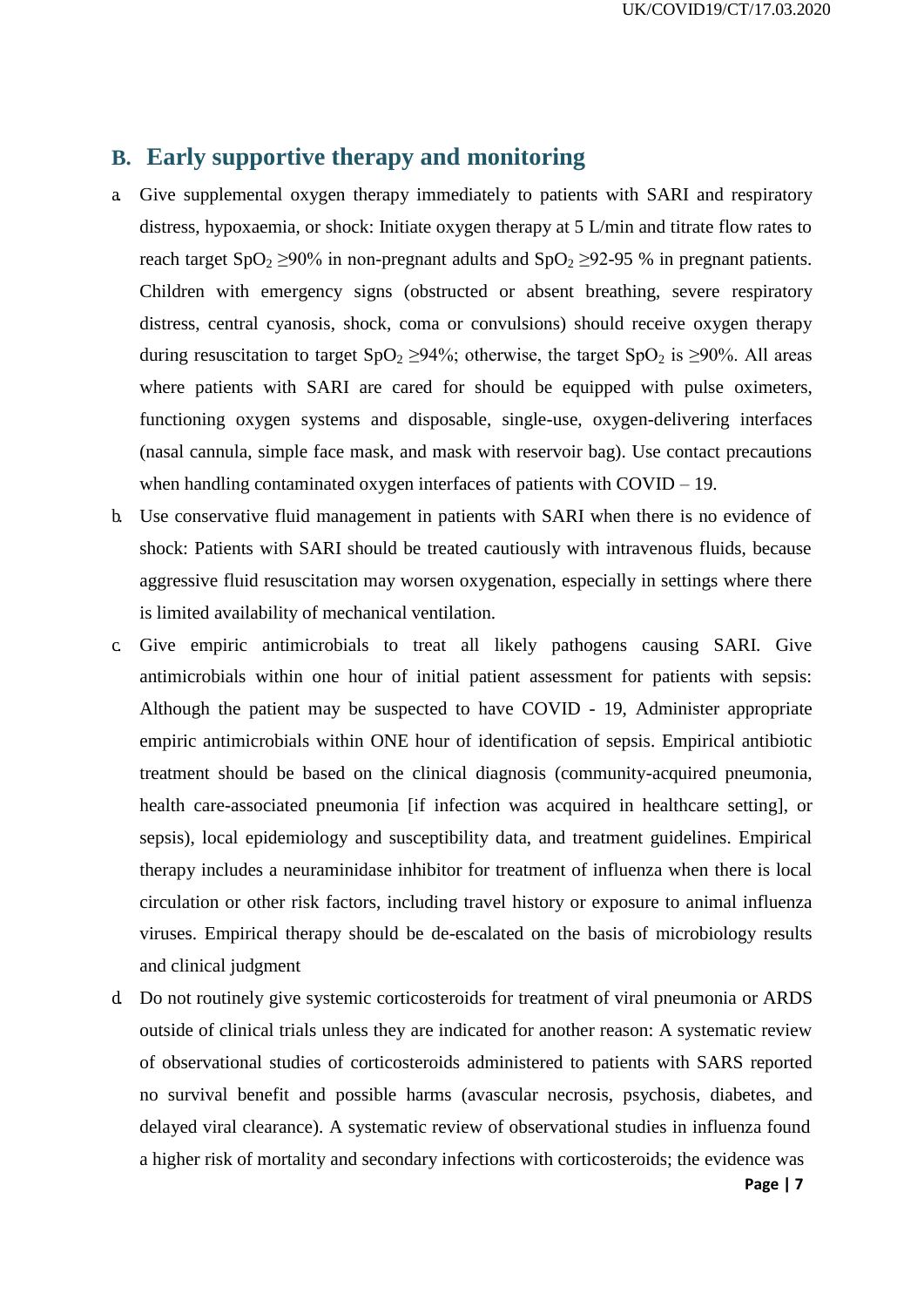judged as very low to low quality due to confounding by indication. A subsequent study that addressed this limitation by adjusting for time-varying confounders found no effect on mortality. Finally, a recent study of patients receiving corticosteroids for MERS used a similar statistical approach and found no effect of corticosteroids on mortality but delayed lower respiratory tract (LRT) clearance of MERS-CoV. Given lack of effectiveness and possible harm, routine corticosteroids should be avoided unless they are indicated for another reason. See section F for the use of corticosteroids in sepsis.

- e. Closely monitor patients with SARI for signs of clinical deterioration, such as rapidly progressive respiratory failure and sepsis, and apply supportive care interventions immediately: Application of timely, effective, and safe supportive therapies is the cornerstone of therapy for patients that develop severe manifestations of COVID – 19.
- f. Understand the patient's co-morbid condition(s) to tailor the management of critical illness and appreciate the prognosis: During intensive care management of SARI, determine which chronic therapies should be continued and which therapies should be stopped temporarily.
- g. Communicate early with patient and family: Communicate pro-actively with patients and families and provide support and prognostic information. Understand the patient's values and preferences regarding life-sustaining interventions.

## **C. Collection of specimens for laboratory diagnosis**

Guidance on specimen collection, processing, transportation, including related biosafety procedures, is available on **<https://mohfw.gov.in/media/disease-alerts>**

#### **Points to remember**

- Collect blood cultures for bacteria that cause pneumonia and sepsis, ideally before antimicrobial therapy. DO NOT delay antimicrobial therapy to collect blood cultures
- Collect specimens of nasopharyngeal and oro pharyngeal swab for RT PCR. Clinicians may also collect LRT (Lower Respiratory Tract) samples when these are readily available (for example, in mechanically ventilated patients).
- Use appropriate PPE for specimen collection (droplet and contact precautions for URT specimens; airborne precautions for LRT specimens). When collecting URT samples, use viral swabs (sterile Dacron or rayon, not cotton) and viral transport media. Do not sample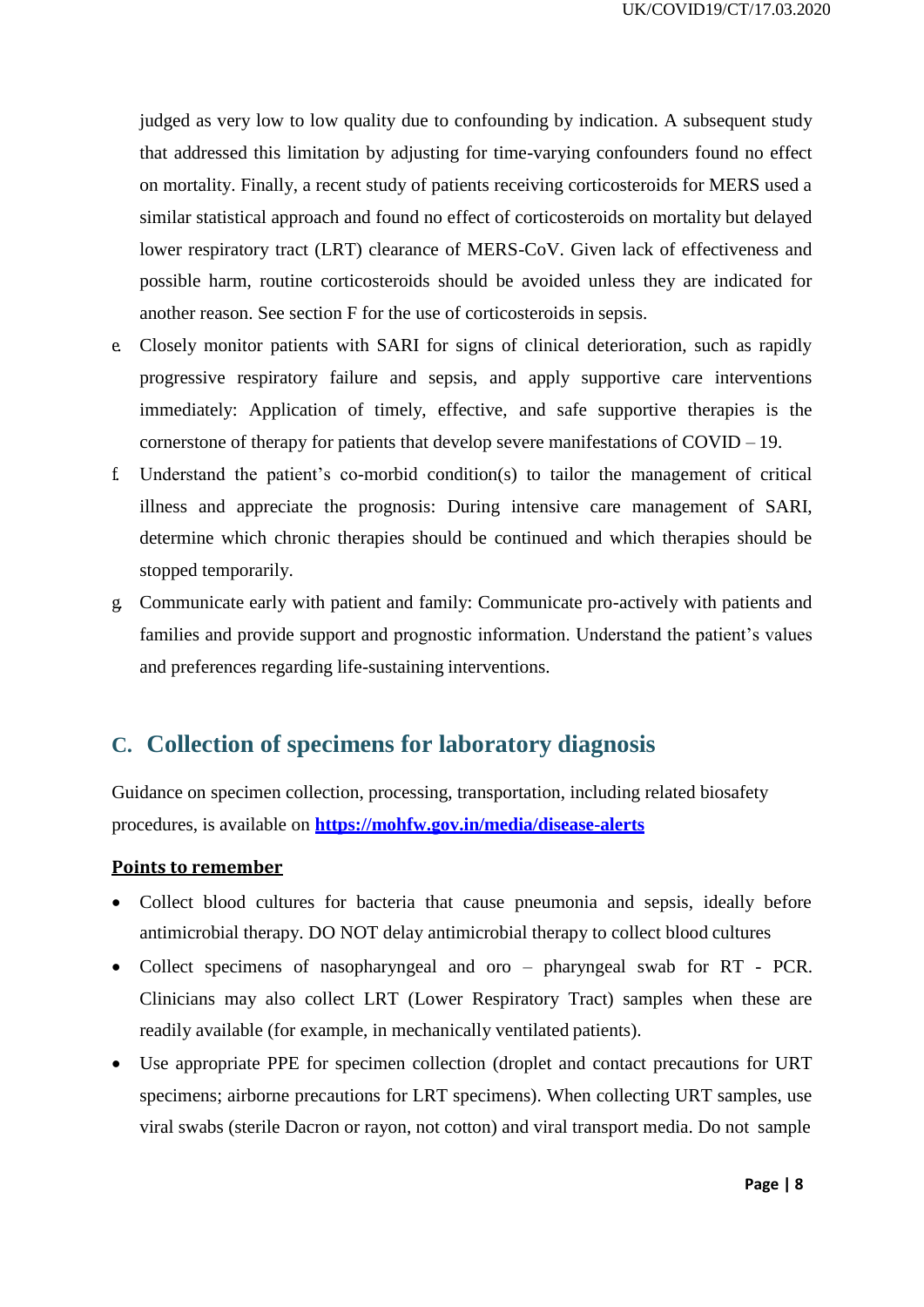the nostrils or tonsils. In a patient with suspected COVID - 19, especially with pneumonia or severe illness, a single URT sample does not exclude the diagnosis, and additional URT and LRT samples are recommended. Sputum induction should be avoided due to increased risk of increasing aerosol transmission.

- Dual infections with other respiratory viral infections have been found in SARS and MERS cases. At this stage we need detailed microbiologic studies in all suspected COVID - 19 cases. Both URT and LRT specimens can be tested for other respiratory viruses, such as influenza A and B (including zoonotic influenza A), respiratory syncytial virus, parainfluenza viruses, rhinoviruses, adenoviruses, enteroviruses (e.g. EVD68), human metapneumovirus, and endemic human coronaviruses (i.e. HKU1, OC43, NL63, and 229E). LRT specimens can also be tested for bacterial pathogens, including *Legionella pneumophila*.
- In hospitalized patients with confirmed COVID 19 infection, repeat URT samples should be collected to demonstrate viral clearance. The frequency of specimen collection will depend on local circumstances but should be done at least every 2 to 4 days until there are two consecutive negative results (of URT samples) in a clinically recovered patient at least 24 hours apart.

## **D. Management of hypoxemic respiratory failure and ARDS**

- Recognize severe hypoxemic respiratory failure when a patient with respiratory distress is failing standard oxygen therapy. Patients may continue to have increased work of breathing or hypoxemia even when oxygen is delivered via a face mask with reservoir bag (flow rates of 10-15 L/min, which is typically the minimum flow required to maintain bag inflation;  $FiO<sub>2</sub> 0.60-0.95$ ). Hypoxemic respiratory failure in ARDS commonly results from intrapulmonary ventilation-perfusion mismatch or shunt and usually requires mechanical ventilation.
- High flow nasal catheter oxygenation or non invasive mechanical ventilation: When respiratory distress and/or hypoxemia of the patient cannot be alleviated after receiving standard oxygen therapy, high – flow nasal cannula oxygen therapy or non – invasive ventilation can be considered. If conditions do not improve or even get worse within a short time  $(1 – 2$  hours), tracheal intubation and invasive mechanical ventilation should be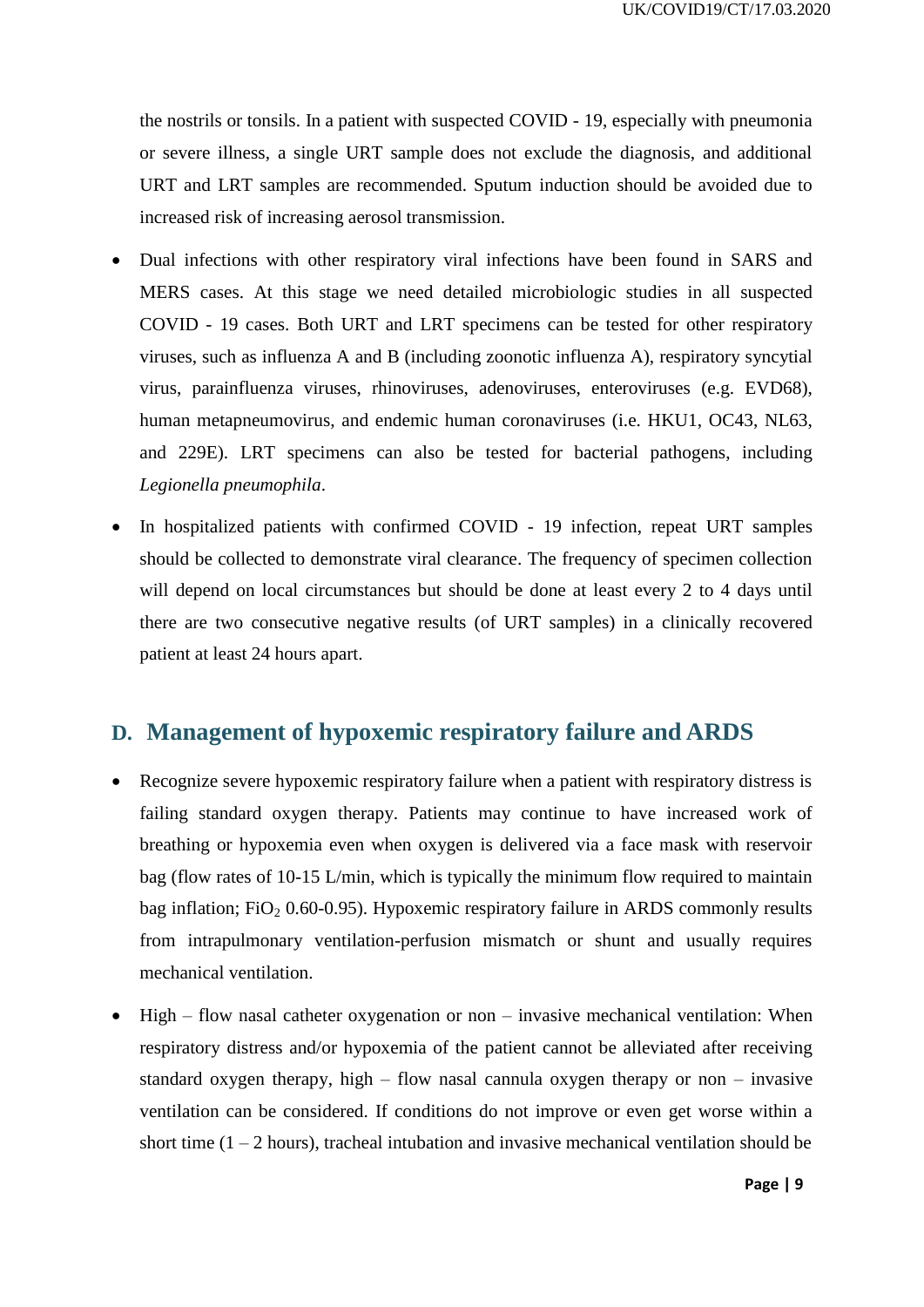used in a timely manner. Compared to standard oxygen therapy, HFNO reduces the need for intubation. Patients with hypercapnia (exacerbation of obstructive lung disease, cardiogenic pulmonary oedema), hemodynamic instability, multi-organ failure, or abnormal mental status should generally not receive HFNO, although emerging data suggest that HFNO may be safe in patients with mild-moderate and non-worsening hypercapnia<sup>25</sup>. Patients receiving HFNO should be in a monitored setting and cared for by experienced personnel capable of endotracheal intubation in case the patient acutely deteriorates or does not improve after a short trial (about 1 hr).

- NIV guidelines make no recommendation on use in hypoxemic respiratory failure (apart from cardiogenic pulmonary oedema and post-operative respiratory failure) or pandemic viral illness (referring to studies of SARS and pandemic influenza). Risks include delayed intubation, large tidal volumes, and injurious transpulmonary pressures. Limited data suggest a high failure rate when MERS patients received NIV. Patients receiving a trial of NIV should be in a monitored setting and cared for by experienced personnel capable of endotracheal intubation in case the patient acutely deteriorates or does not improve after a short trial (about 1 hr). Patients with hemodynamic instability, multiorgan failure, or abnormal mental status should not receive NIV.
- Recent publications suggest that newer HFNO and NIV systems with good interface fitting do not create widespread dispersion of exhaled air and therefore should be associated with low risk of airborne transmission.
- Endotracheal intubation should be performed by a trained and experienced provider using airborne precautions. Patients with ARDS, especially young children or those who are obese or pregnant, may de-saturate quickly during intubation. Pre-oxygenate with 100% FiO<sup>2</sup> for 5 minutes, via a face mask with reservoir bag, bag-valve mask, HFNO, or NIV. Rapid sequence intubation is appropriate after an airway assessment that identifies no signs of difficult intubation.
- Implement mechanical ventilation using lower tidal volumes (4–8 ml/kg predicted body weight, PBW) and lower inspiratory pressures (plateau pressure  $\langle 30 \text{ cm} H_2O \rangle$ ). This is a strong recommendation from a clinical guideline for patients with ARDS, and is suggested for patients with sepsis-induced respiratory failure. The initial tidal volume is 6 ml/kg PBW; tidal volume up to 8 ml/kg PBW is allowed if undesirable side effects occur (e.g. dyssynchrony, pH <7.15). Hypercapnia is permitted if meeting the pH goal of 7.30-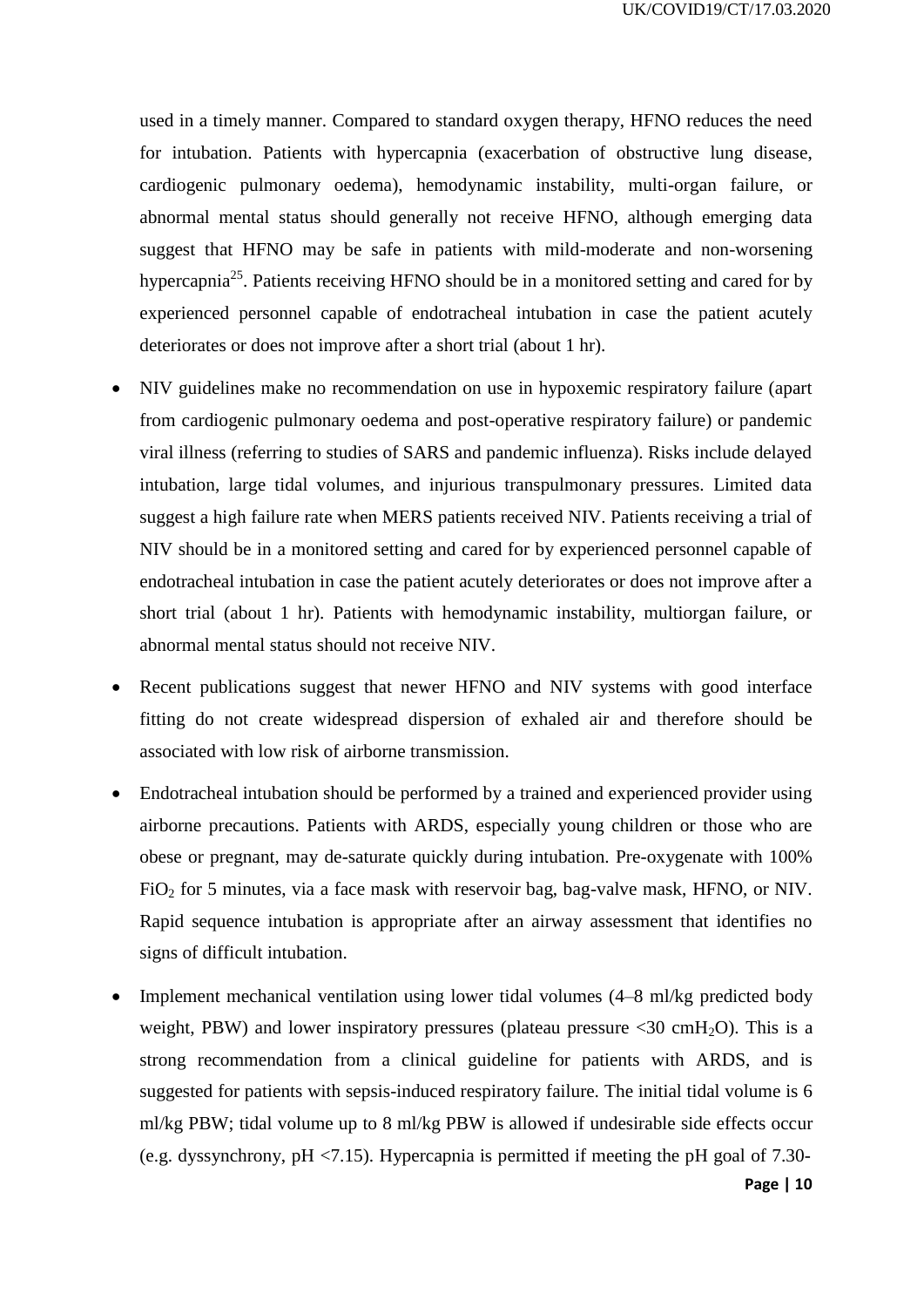7.45. Ventilator protocols are available. The use of deep sedation may be required to control respiratory drive and achieve tidal volume targets.

- In patients with severe ARDS, prone ventilation for >12 hours per day is recommended. Application of prone ventilation is strongly recommended for adult and paediatric patients with severe ARDS but requires sufficient human resources and expertise to be performed safely.
- Use a conservative fluid management strategy for ARDS patients without tissue hypoperfusion.
- In patients with moderate or severe ARDS, higher PEEP instead of lower PEEP is suggested. PEEP titration requires consideration of benefits (reducing atelectrauma and improving alveolar recruitment) vs. risks (end-inspiratory overdistension leading to lung injury and higher pulmonary vascular resistance). Tables are available to guide PEEP titration based on the  $FiO<sub>2</sub>$  required to maintain  $SpO<sub>2</sub>$ . A related intervention of recruitment manoeuvres (RMs) is delivered as episodic periods of high continuous positive airway pressure  $[30-40 \text{ cm } H_2O]$ , progressive incremental increases in PEEP with constant driving pressure, or high driving pressure; considerations of benefits vs. risks are similar. Higher PEEP and RMs were both conditionally recommended in a clinical practice guideline. In patients with moderate-severe ARDS (PaO<sub>2</sub>/FiO<sub>2</sub> <150), neuromuscular blockade by continuous infusion should not be routinely used.
- In settings with access to expertise in extracorporeal life support (ECLS), consider referral of patients with refractory hypoxemia despite lung protective ventilation. ECLS should only be offered in expert centres with a sufficient case volume to maintain expertise and that can apply the IPC measures required for COVID – 19 patients
- Avoid disconnecting the patient from the ventilator, which results in loss of PEEP and atelectasis. Use in-line catheters for airway suctioning and clamp endotracheal tube when disconnection is required (for example, transfer to a transport ventilator)

#### **E. Management of septic shock**

• Recognize septic shock in adults when infection is suspected or confirmed AND vasopressors are needed to maintain mean arterial pressure (MAP)  $\geq 65$  mmHg AND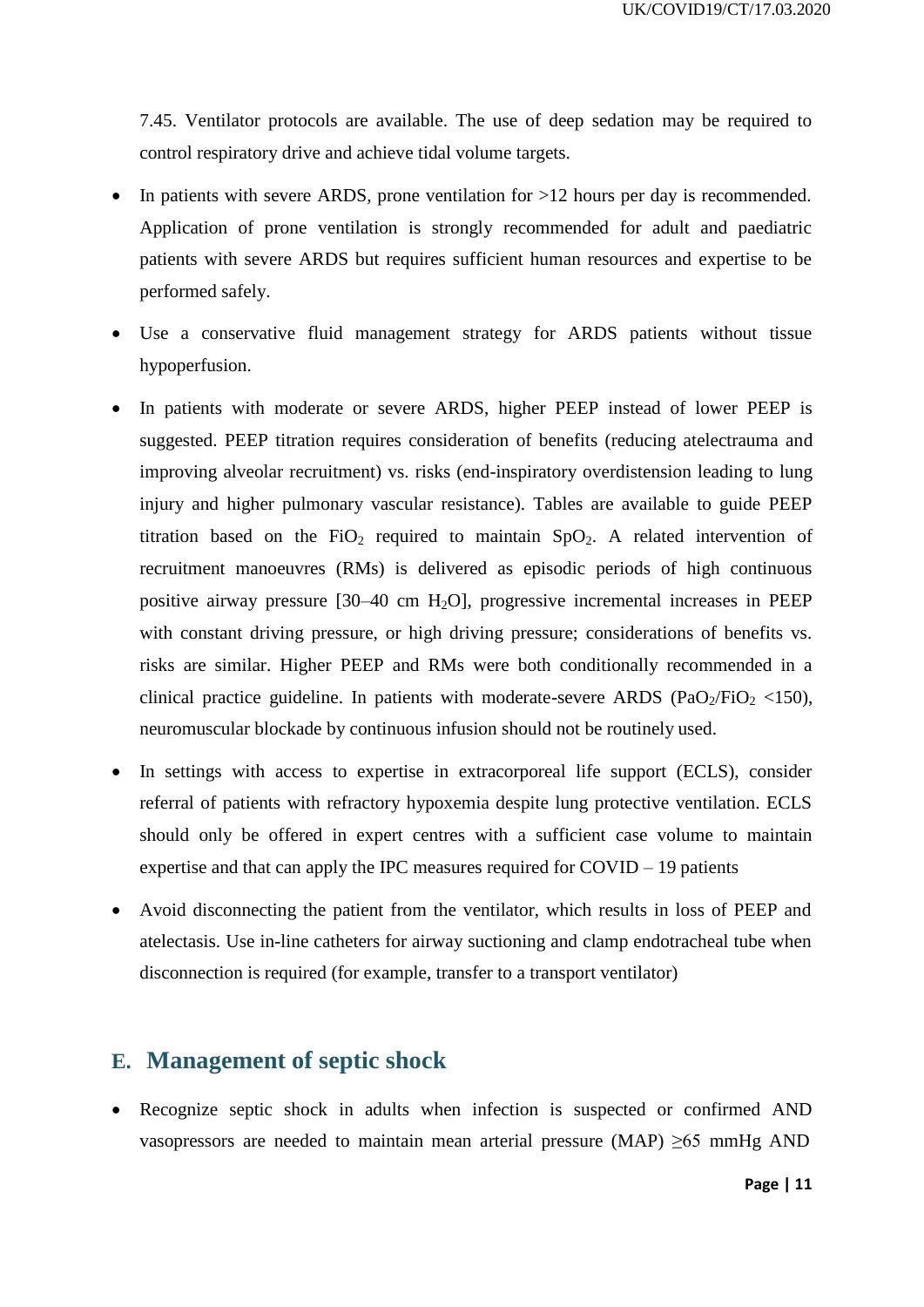lactate is  $\lt 2$  mmol/L, in absence of hypovolemia. Recognize septic shock in children with any hypotension (systolic blood pressure  $[SBP]$  <5th centile or >2 SD below normal for age) or 2-3 of the following: altered mental state; tachycardia or bradycardia (HR <90 bpm or  $>160$  bpm in infants and HR  $< 70$  bpm or  $>150$  bpm in children); prolonged capillary refill (>2 sec) or warm vasodilation with bounding pulses; tachypnea; mottled skin or petechial or purpuric rash; increased lactate; oliguria; hyperthermia or hypothermia.

- In the absence of a lactate measurement, use MAP and clinical signs of perfusion to define shock. Standard care includes early recognition and the following treatments within 1 hour of recognition: antimicrobial therapy and fluid loading and vasopressors for hypotension. The use of central venous and arterial catheters should be based on resource availability and individual patient needs. Detailed guidelines are available for the management of septic shock in adults and children.
- In resuscitation from septic shock in adults, give at least 30 ml/kg of isotonic crystalloid in adults in the first 3 hours. In resuscitation from septic shock in children in wellresourced settings, give 20 ml/kg as a rapid bolus and up to 40-60 ml/kg in the first 1 hr. Do not use hypotonic crystalloids, starches, or gelatins for resuscitation.
- Fluid resuscitation may lead to volume overload, including respiratory failure. If there is no response to fluid loading and signs of volume overload appear (for example, jugular venous distension, crackles on lung auscultation, pulmonary oedema on imaging, or hepatomegaly in children), then reduce or discontinue fluid administration. This step is particularly important where mechanical ventilation is not available. Alternate fluid regimens are suggested when caring for children in resource-limited settings.
- Crystalloids include normal saline and Ringer's lactate. Determine need for additional fluid boluses (250-1000 ml in adults or 10-20 ml/kg in children) based on clinical response and improvement of perfusion targets. Perfusion targets include MAP (>65 mmHg or age-appropriate targets in children), urine output  $(0.5 \text{ ml/kg/hr}$  in adults, 1 ml/kg/hr in children), and improvement of skin mottling, capillary refill, level of consciousness, and lactate. Consider dynamic indices of volume responsiveness to guide volume administration beyond initial resuscitation based on local resources and experience. These indices include passive leg raises, fluid challenges with serial stroke volume measurements, or variations in systolic pressure, pulse pressure, inferior vena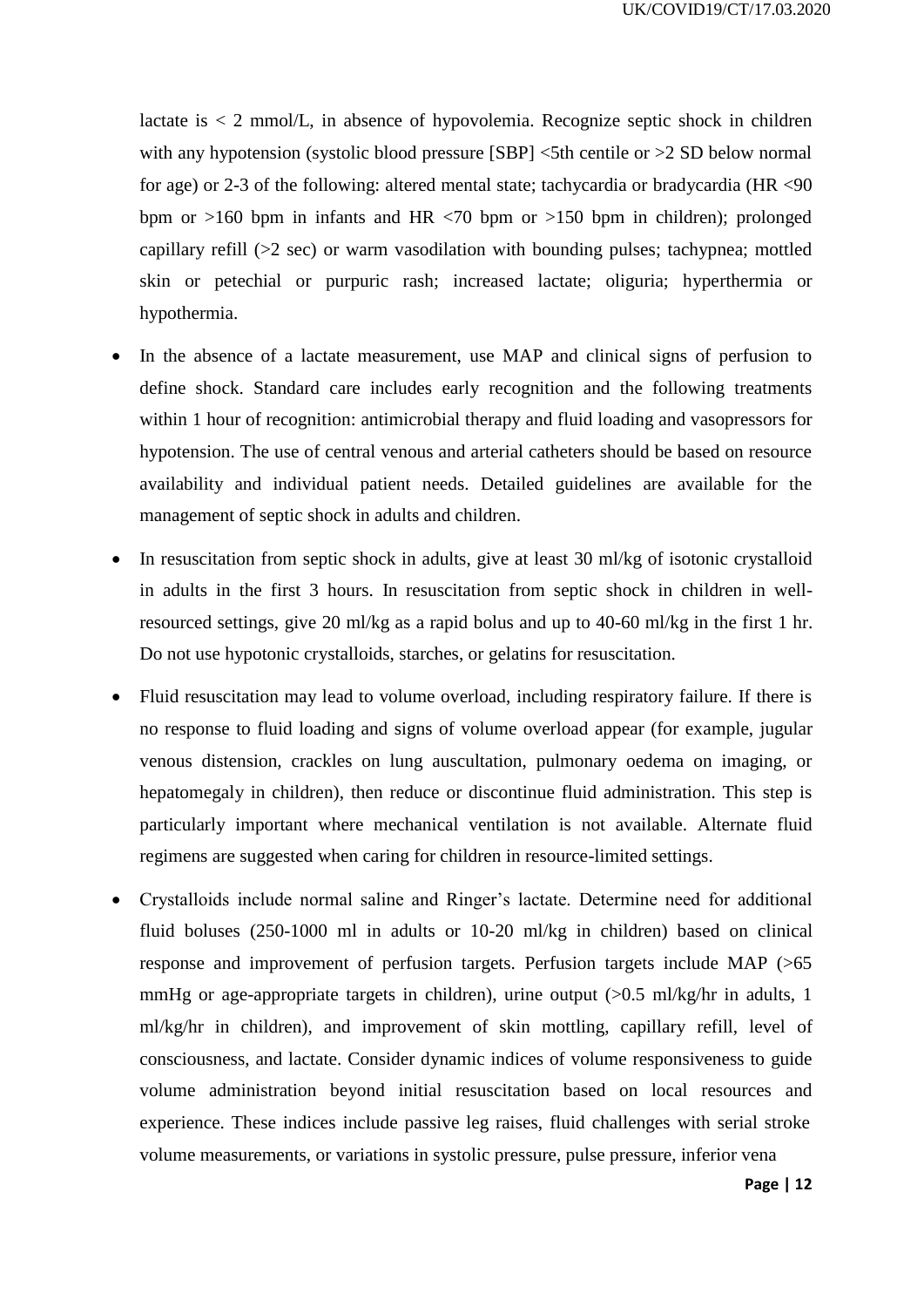cava size, or stroke volume in response to changes in intrathoracic pressure during mechanical ventilation.

- **Administer vasopressors when shock persists during or after fluid resuscitation. The initial blood pressure target is MAP ≥65 mmHg in adults and age-appropriate targets in children.**
- If central venous catheters are not available, vasopressors can be given through a peripheral IV, but use a large vein and closely monitor for signs of extravasation and local tissue necrosis. If extravasation occurs, stop infusion. Vasopressors can also be administered through intraosseous needles.
- If signs of poor perfusion and cardiac dysfunction persist despite achieving MAP target with fluids and vasopressors, consider an inotrope such as dobutamine

## **F. Other Therapeutic Measures:**

For patients with progressive deterioration of oxygenation indicators, rapid worsening on imaging and excessive activation of the body's inflammatory response, glucocorticoids can be used for a short period of time (3 to 5 days). It is recommended that dose should not exceed the equivalent of methylprednisolone  $1 - 2$ mg/kg/day. Note that a larger dose of glucocorticoid will delay the removal of coronavirus due to immunosuppressive effects. For pregnant severe and critical cases, pregnancy should be preferably terminated. Consultations with obstetric, neonatal, and intensive care specialists (depending on the condition of the mother) are essential. Patients often suffer from anxiety and fear and they should be supported by psychological counselling.

#### **G. Prevention of complications**

Implement the following interventions (Table 4) to prevent complications associated with critical illness. These interventions are based on Surviving Sepsis or other guidelines, and are generally limited to feasible recommendations based on high quality evidence.

| <b>Anticipated</b><br><b>Outcome</b>                                  | <b>Interventions</b>                                                                                                                                                                                                                                                                                                      |
|-----------------------------------------------------------------------|---------------------------------------------------------------------------------------------------------------------------------------------------------------------------------------------------------------------------------------------------------------------------------------------------------------------------|
| <b>Reduce days of</b><br>invasive<br>mechanical<br><b>ventilation</b> | Use weaning protocols that include daily assessment for readiness to<br>$\bullet$<br>breathe spontaneously<br>Minimize continuous or intermittent sedation, targeting specific titration<br>$\bullet$<br>endpoints (light sedation unless contraindicated) or with daily interruption<br>of continuous sedative infusions |

Table 4: Prevention of complications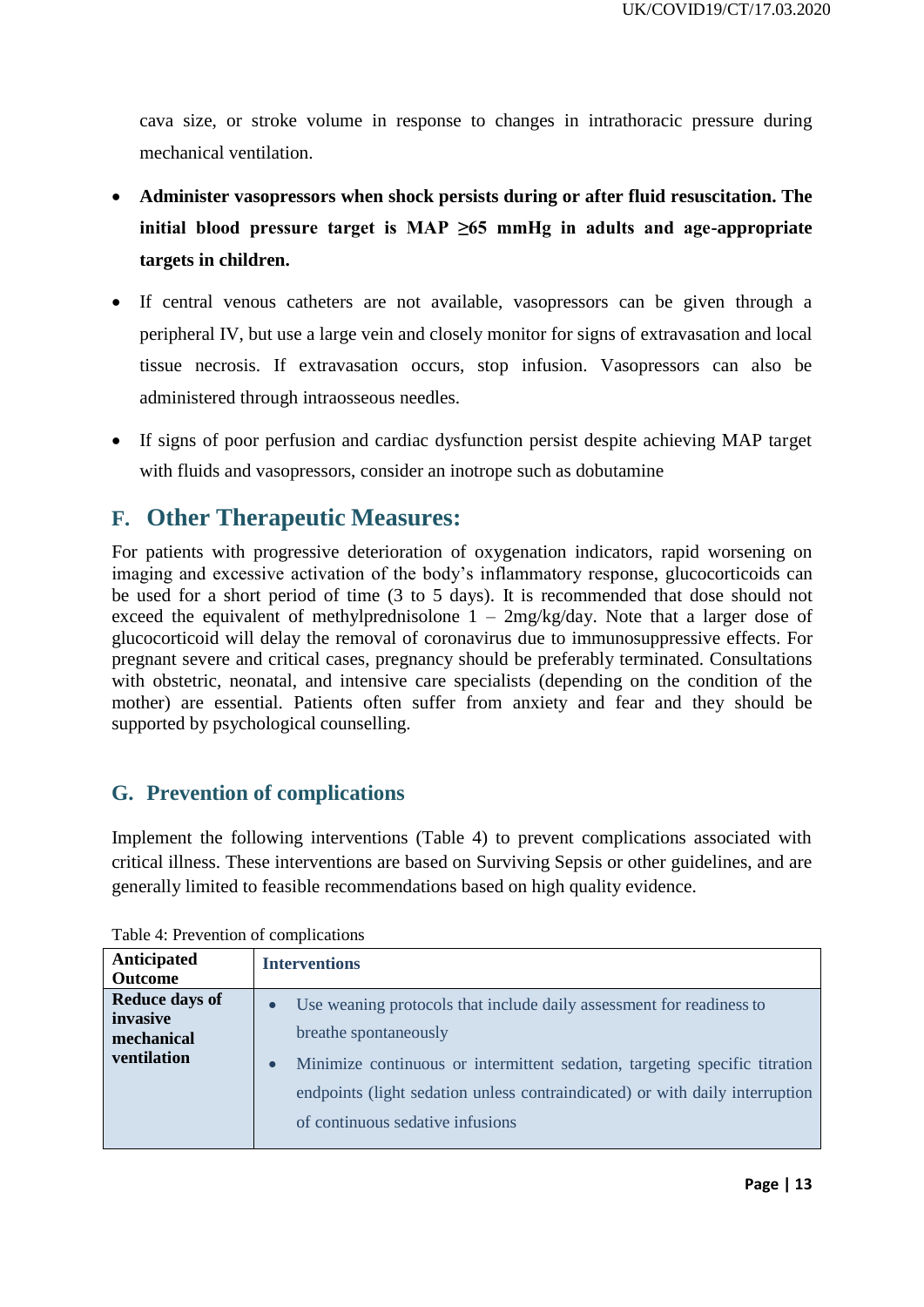| <b>Reduce incidence</b><br>of ventilator<br>associated<br>pneumonia                | Oral intubation is preferable to nasal intubation in adolescents and adults<br>$\bullet$<br>Keep patient in semi-recumbent position (head of bed elevation 30-45°)<br>$\bullet$<br>Use a closed suctioning system; periodically drain and discard condensate<br>$\bullet$<br>in tubing<br>Use a new ventilator circuit for each patient; once patient is ventilated,<br>$\bullet$<br>change circuit if it is soiled or damaged but not routinely<br>Change heat moisture exchanger when it malfunctions, when soiled, or<br>every 5–7 days |
|------------------------------------------------------------------------------------|--------------------------------------------------------------------------------------------------------------------------------------------------------------------------------------------------------------------------------------------------------------------------------------------------------------------------------------------------------------------------------------------------------------------------------------------------------------------------------------------------------------------------------------------|
| <b>Reduce incidence</b><br>of venous<br>thromboembolism                            | pharmacological<br>prophylaxis (low<br>molecular-weight<br>Use<br>heparin<br>$\bullet$<br>[preferred if available] or heparin 5000 units subcutaneously twice daily)<br>in adolescents and adults without contraindications. For those with<br>contraindications, use mechanical prophylaxis (intermittent pneumatic<br>compression devices).                                                                                                                                                                                              |
| <b>Reduce incidence</b><br>of catheter related<br>bloodstream<br>infection         | Use a checklist with completion verified by a real-time observer as<br>$\bullet$<br>reminder of each step needed for sterile insertion and as a daily reminder to<br>remove catheter if no longer needed                                                                                                                                                                                                                                                                                                                                   |
| <b>Reduce incidence</b><br>of pressure<br>ulcers                                   | Turn patient every two hours<br>$\bullet$                                                                                                                                                                                                                                                                                                                                                                                                                                                                                                  |
| <b>Reduce incidence</b><br>of stress ulcers<br>and<br>gastrointestinal<br>bleeding | Give early enteral nutrition (within 24–48 hours of admission)<br>$\bullet$<br>Administer histamine-2 receptor blockers or proton-pump inhibitors in<br>$\bullet$<br>patients with risk factors for GI bleeding. Risk factors for gastrointestinal<br>bleeding include mechanical ventilation for $\geq$ 48 hours, coagulopathy, renal<br>replacement therapy, liver disease, multiple co-morbidities, and higher<br>organ failure score                                                                                                   |
| <b>Reduce incidence</b><br>of ICU-related<br>weakness                              | Actively mobilize the patient early in the course of illness when safe to do<br>$\bullet$<br><b>SO</b>                                                                                                                                                                                                                                                                                                                                                                                                                                     |

## **H. Specific COVID - 19 treatments and clinical research**

There is no current evidence from RCTs to recommend any specific treatment for suspected or confirmed patients with COVID - 19. No specific anti–virals are recommended for treatment of COVID – 19 due to lack of adequate evidence from literature. The use of Lopinavir/ Ritonavir in PEP regimens for HIV (4 weeks) is also associated with significant adverse events which many a times leads to discontinuation of therapy. In light of the above, Lopinavir/ Ritonavir should ONLY be used with proper informed expressed consent on a